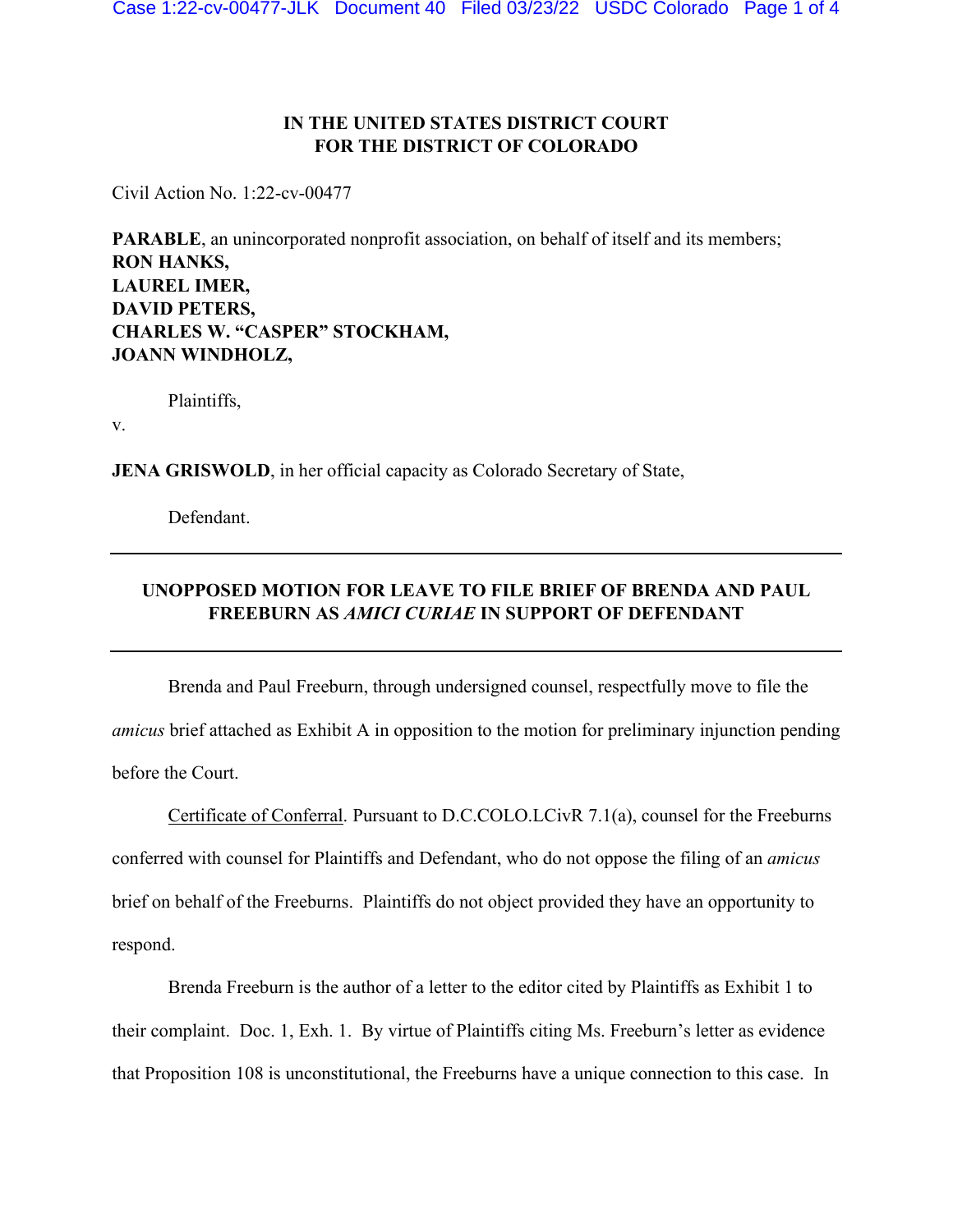#### Case 1:22-cv-00477-JLK Document 40 Filed 03/23/22 USDC Colorado Page 2 of 4

light of their unique connection, they feel compelled to notify the Court of their objection to the relief requested by Plaintiffs and to assert that they have voting rights at stake in the outcome of this matter that should be considered by the Court and that weigh against granting Plaintiffs their requested preliminary injunction.

 The Freeburns are residents of Gunnison, Colorado who are among the roughly 1.7 million unaffiliated voters in the State of Colorado. The Freeburns chose to unaffiliate with a political party five years ago as a result of the passage of Proposition 108. Since 2017, they have maintained their unaffiliated status which under the current law permits them to vote in one of the major party semi-open primary elections.

"The right to vote freely for the candidate of one's choice is the essence of a democratic society, and any restrictions on that right strike at the heart of representative government." *Reynolds v. Sims,* [377 U.S. 533, 555, 84 S.Ct. 1362, 12 L.Ed.2d 506 \(1964\).](https://1.next.westlaw.com/Link/Document/FullText?findType=Y&serNum=1964124843&pubNum=0000708&originatingDoc=I09ba394e5f9511e0af6af9916f973d19&refType=RP&originationContext=document&transitionType=DocumentItem&ppcid=5e769c8c4374492eacf0d7166a4b3f02&contextData=(sc.Keycite)) The Freeburns have exercised their statutory right to vote in Colorado's open primaries since the passage of Proposition 108 into law. In reliance on Proposition 108, they intend to exercise their statutory rights and vote in the 2022 Republican primary. The Plaintiffs' requested relief puts their rights squarely at risk.

The Freeburns are not party "raiders". Rather, they are unaffiliated Colorado citizens and taxpayers. Through their *amici curiae* brief, they wish to put a name to the scores of unaffiliated voters who will lose voting rights afforded to them by Proposition 108 if the Court were to grant Plaintiffs their requested relief.

 As stated above, the Freeburns have been unaffiliated and voting in one or the other major party primary elections for the past five years. By contrast, Plaintiffs chose to challenge Proposition 108 and seek a preliminary injunction at this late hour, even though on September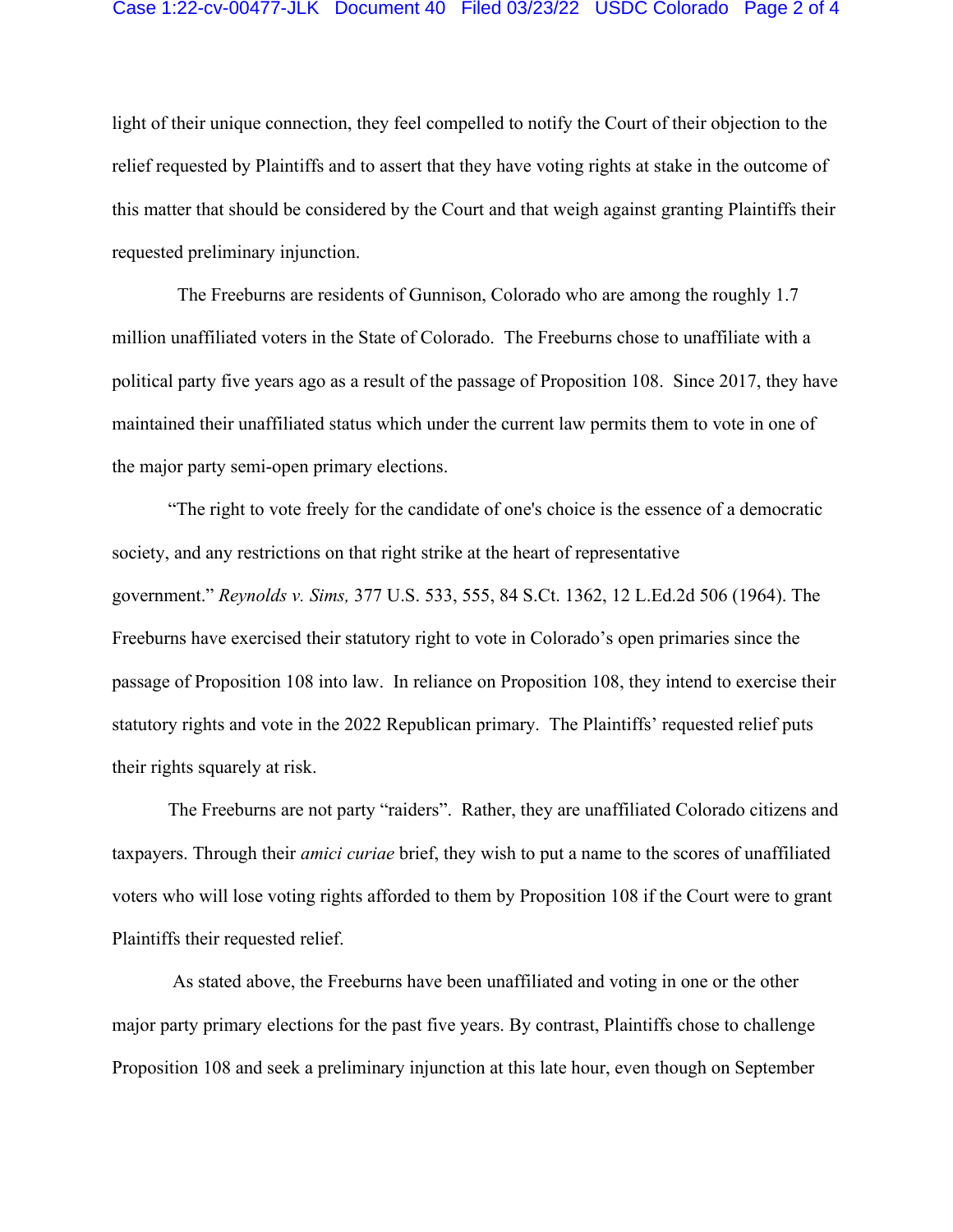18, 2021 a substantial majority of voting members of the Republican Party's State Central Committee voted against opting out of Colorado's semi-open primary system. Doc. 26, ¶1-2.

The Freeburns do not intend to restate arguments already proffered by Defendant and other *amici* in support of Defendant. Rather, they submit the attached brief to request the Court consider their rights and the rights of the unaffiliated voters who intend to vote in the 2022 primaries.

 The Freeburns respectfully request that the Court grant them leave to file the amicus brief attached hereto as Exhibit A and accept this brief as filed.

Respectfully submitted this 23rd day of March, 2022.

### **SAGAL LAW, LLC**

*s/ Roger Sagal*  Roger Sagal Sagal Law, LLC 241 S. Elizabeth Street P.O. Box 1168 Ridgway, CO 81432 Telephone: (970) 596-4258 Email: [roger@sagalgroup.com](mailto:roger@sagalgroup.com) *Counsel to Amicus Curiae Brenda and Paul Freeburn*